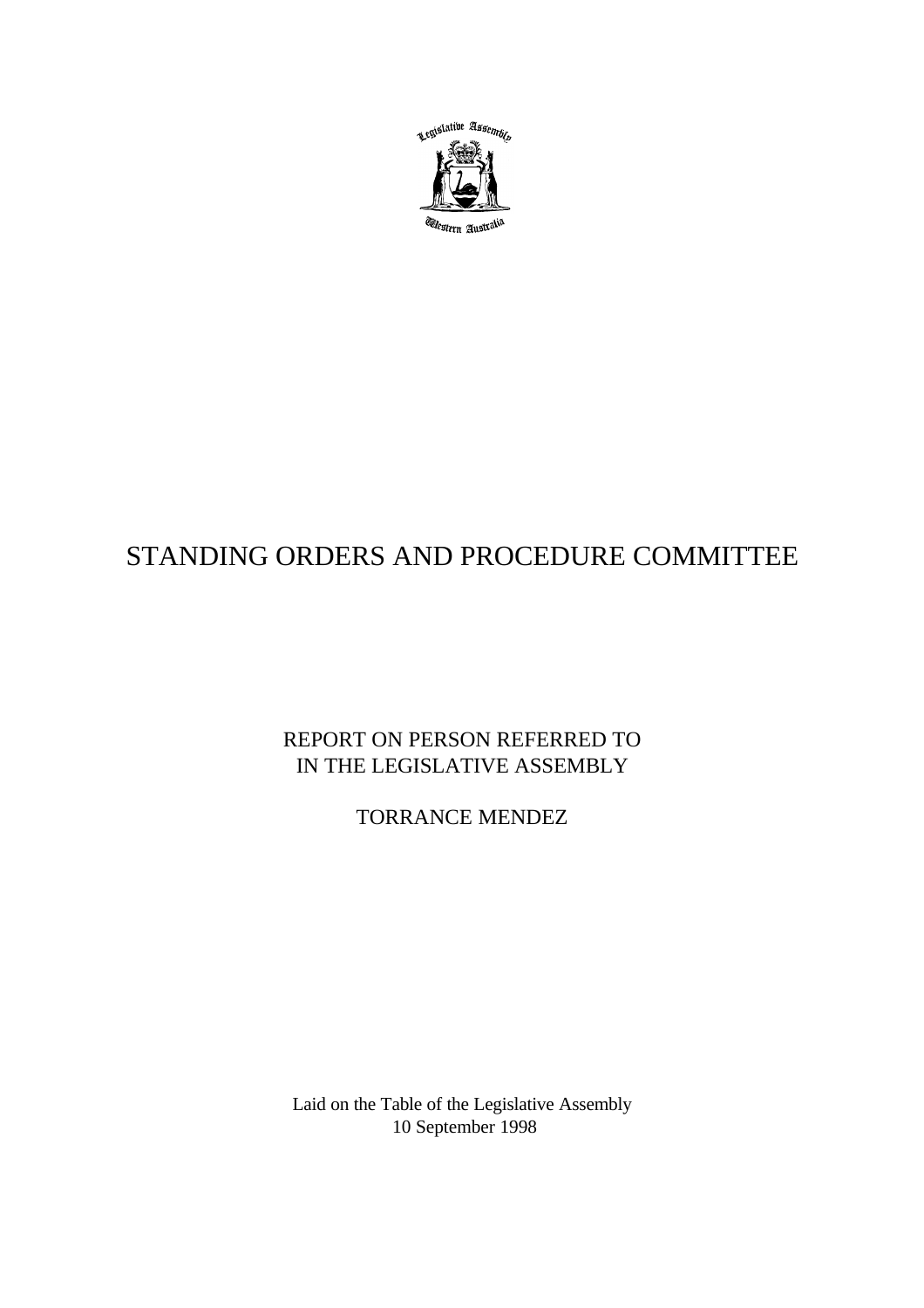## REPORT

The Speaker of the Legislative Assembly referred to the Standing Orders and Procedure Committee a letter from Mr Torrance Mendez seeking to use Standing Order 165A to respond to a statement made by the Deputy Premier on 19 August 1998.

The Committee has agreed to the attached response proposed by Mr Mendez.

It should be noted that Standing Order 165A specifically precludes the Committee from considering or judging the truth of any statements made in the Assembly or in the submission.

#### **Recommendation**

Your Committee recommends -

That a response by Mr Mendez in the terms specified in the Appendix to this report, be incorporated in *Hansard*.

**CHAIRMAN**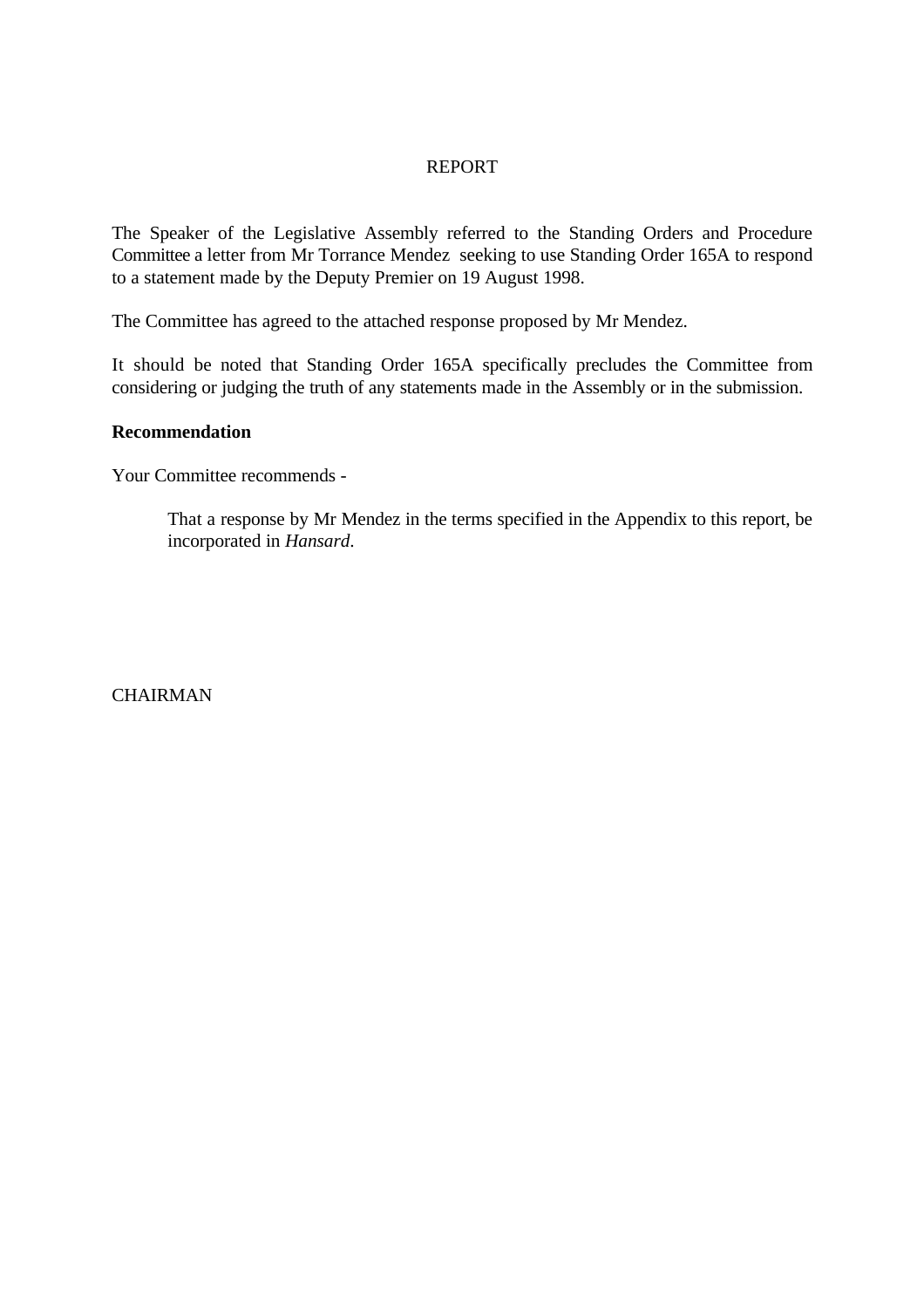### Appendix

## Response by Mr Torrance Mendez Agreed to by Mr Mendez and the Standing Orders and Procedure Committee pursuant to Standing Order 165A

I, Torrance Mendez, wish to respond to adverse statements made against me by the Member for Merredin and Deputy Premier, Hendy Cowan, relating to the sale of Westrail Freight.

His comments were aired in debate in the Legislative Assembly on Wednesday 19 August 1998 and can be found on pages 566-569 inclusive of Hansard.

The adverse comments by Mr Cowan were made without supporting evidence and were damaging to the point that they sought to lower my standing in the eyes of the public and my peers.

His words amounted to:

(a) That Torrance Mendez, journalist, was the unofficial press secretary of the Member for Armadale.

(b) That the Member for Armadale would use him to write another report containing the ALP line of argument.

(c) That he wrote rubbish in that capacity.

(d) That it was well known that he could be twisted around the little finger of the Member for Armadale.

Other remarks inferred that:

(e) Torrance Mendez might write reports for or on behalf of other people.

(f) That he was one of a number of people who meticulously and faithfully followed statements made by the Member for Armadale because they were controversial.

The facts are:

I wrote a report which appeared in *The West Australian* on Friday July 31 under the headline 'Full steam ahead for rail sell off'.

The report was compiled after I received a written press statement by the Minister for Transport, Murray Criddle, and a copy of a written message to staff by the Acting Commissioner for Westrail, Wayne James.

The published newspaper report was a fair and accurate reflection of the position spelt out by the Transport Minister and the Acting Commissioner in their respective statements.

My complaint is: